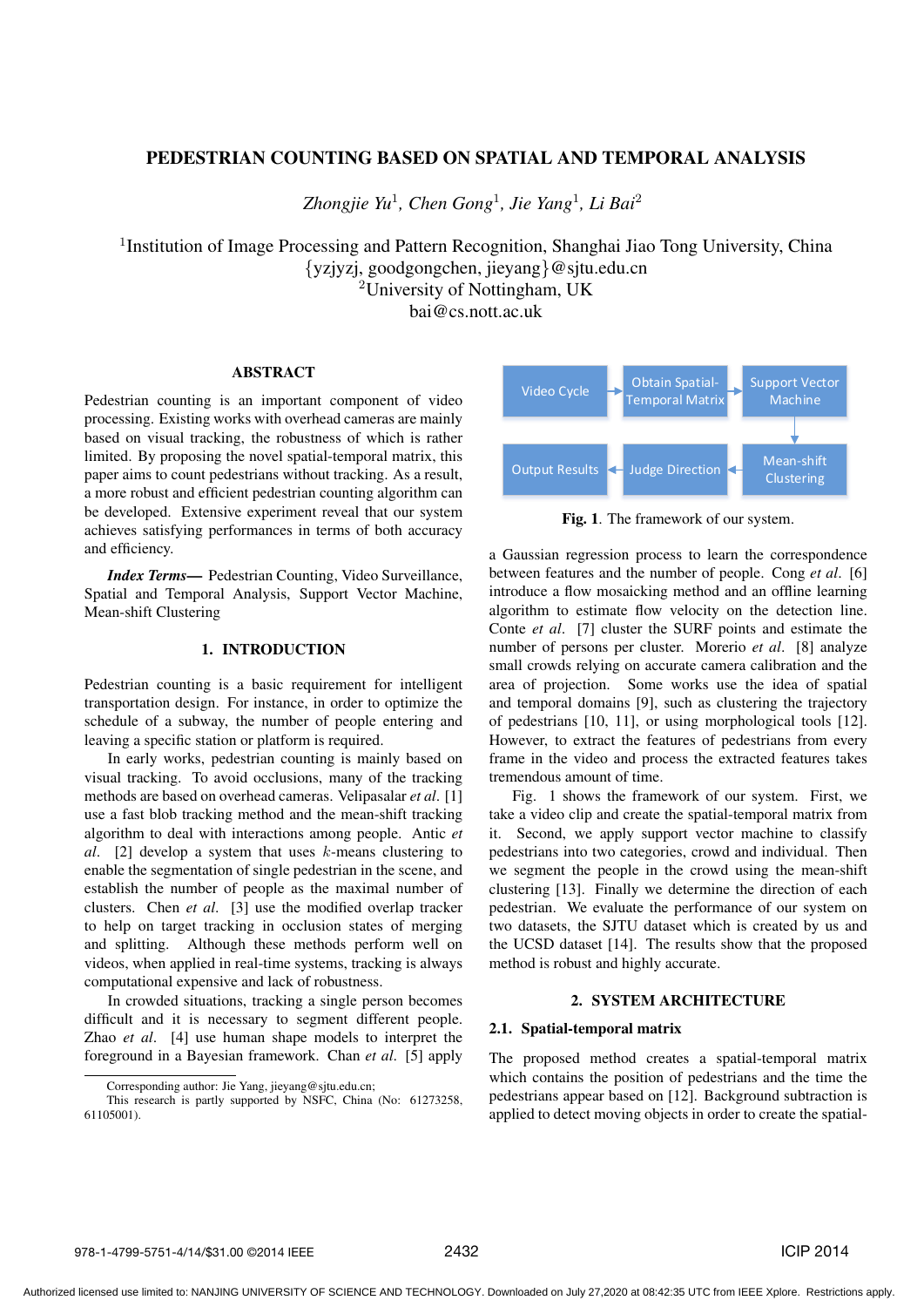

Fig. 2. The main line (solid), the associate line (dash), and the spatial-temporal matrix.



Fig. 3. Spatial-temporal matrices. left: main line, right: associate line. The frame increases from the top to the bottom of the matrix. The red ellipse is an example of covering ellipse in Sec. 2.2.

temporal matrix. Fig. 2 shows the line we draw to obtain the spatial-temporal matrix, which should be perpendicular to the flow. The solid line is the main line to collect the information of foreground and the dash one, named associated line, is utilized to help the system judge the direction of pedestrians.

At each frame, our system marks the foreground as white and the background as black. A spatial-temporal matrix consists of lines which are arranged in chronological order. Suppose w denotes width, t for the number of frame,  $Frame<sub>t</sub>$ for the  $t$ -th frame, and  $h$  for the height of the line, then the specific value in spatial-temporal matrix is

$$
\mathbf{ST}(w,t) = \begin{cases} 0 & \text{if } \mathbf{Frame}_t(w,h) = 0\\ 1 & \text{if } \mathbf{Frame}_t(w,h) = 255 \end{cases} \tag{1}
$$

Fig. 3 shows the spatial-temporal matrices obtained from the main line and the associate line during the first frame to the 200-th frame. In our system, the spatial-temporal matrices are obtained from every video cycle.

#### 2.2. Support vector machine

When the pedestrians are in a crowd, it is difficult to identify each person from the spatial-temporal matrix. Regression cannot be applied because the centers of pedestrians need to be located. The proposed method classifies the connected regions from the spatial-temporal matrix into two classes, containing only one person and containing more than one person. Each pixel in the connected region has its coordinate  $(w, t)$ . Let *C* be the covariance matrix of the connected region and  $C = \Phi \Lambda \Phi^{-1}$ , here  $\Phi = [v_1, v_2]$  in which  $v_1$ and  $v_2$  are the eigenvectors and  $\Lambda = diag(\lambda_1, \lambda_2)$  ( $\lambda_1 < \lambda_2$ ) is the matrix of eigenvalues.



Fig. 4. Result of spatial and temporal analysis. The green dots represent the single person classified by the SVM and the dots with other colors are centers of mean-shift clustering.

Then from each connected region, 10 features are extracted and processed by the SVM. They are: (1) the area size of the connected region  $S$ ; (2) the length of long axis of the covering ellipse  $a = \sqrt{S \times \lambda_2/\lambda_1}$ ; (3) the length of minor axis of the covering ellipse  $b = \sqrt{S \times \lambda_1/\lambda_2}$ ; (4) the length of long axis over the length of minor axis  $a/b$ ; (5) the difference of the time axis; (6) the difference of the width axis; (7) the perimeter of the connected region; (8) the variance of the time axis; (9) the variance of the width axis; and (10) the perimeter over area size. One example of the covering ellipse is shown in Fig. 3.

Support vector machine classifiers are widely used in twoclass classification problems. We use the LIBSVM [15] in our system. According to the above features, the connected regions are classified into two classes, individual and crowd. As shown in Fig. 4, according to the result of support vector machine, the green dots represent the centers of regions that contain only one person and the regions with other colors have more than one person in them.

#### 2.3. Mean-shift clustering

We utilize a clustering algorithm to estimate the number of pedestrians in the crowd class. However, methods like k-means or spectral clustering cannot be applied because the number of clusters is unknown. Mean-shift clustering, which is a hierarchical method, is suitable for such situations. The mean-shift clustering method has only two inputs: the pending data and the bandwidth. In this case, the pending data are the connected regions in spatial-temporal matrix which contain more than one person. The value of bandwidth in the system can be estimated by the following procedures:

- 1. Collecting several spatial-temporal matrices from the training videos and labeling the pedestrians manually.
- 2. Increasing the bandwidth from a small value while doing the mean-shift clustering, and recording the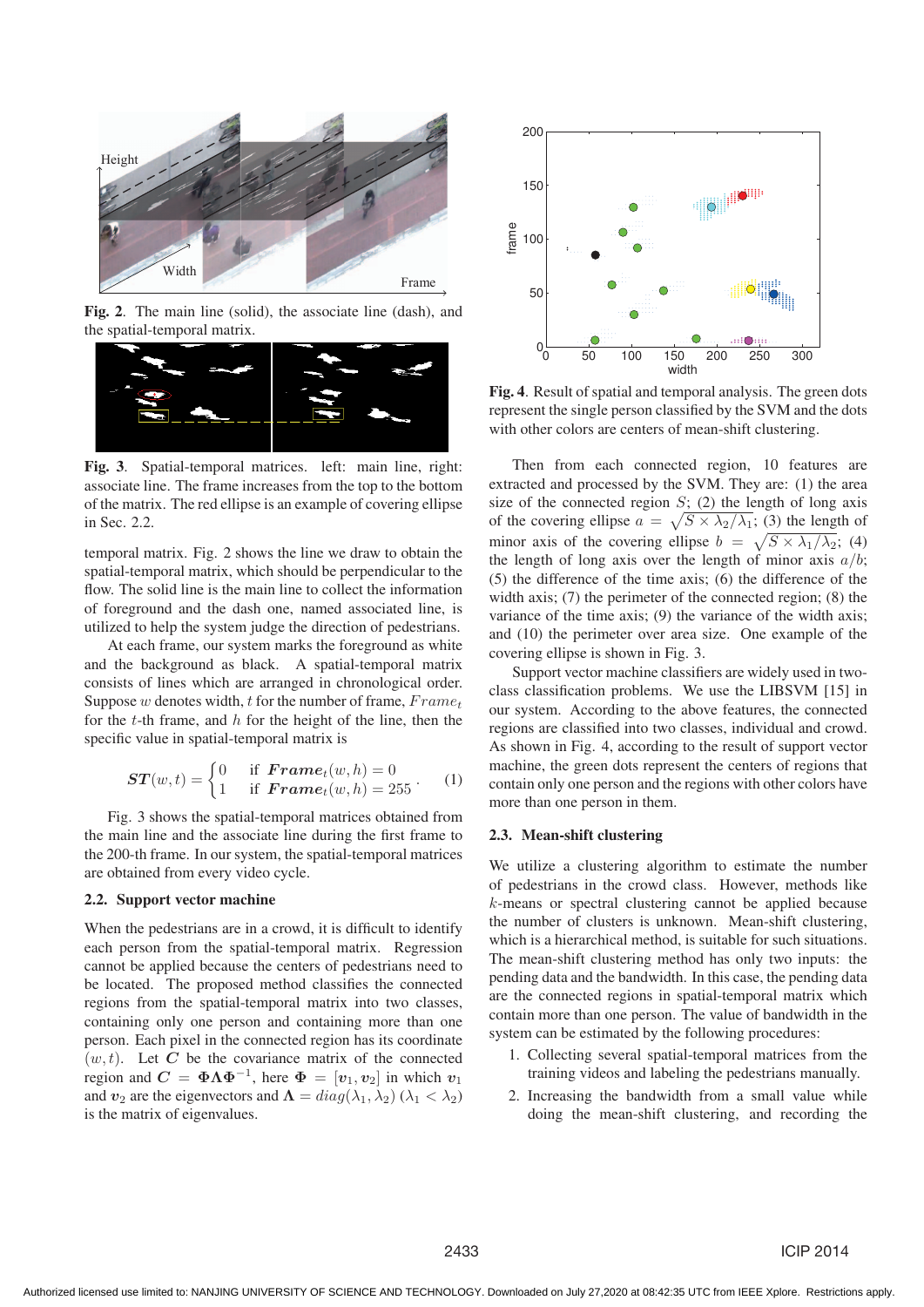bandwidth  $b_1$  when the result matches the actual value.

- 3. Increasing the bandwidth from  $b_1$  until the result is above actual value by one, recording the bandwidth  $b_2$ .
- 4. Obtaining the proposed bandwidth of the specific spatial-temporal matrix by the mean of  $b_1$  and  $b_2$ .
- 5. Obtaining the proposed bandwidth of the system  $bw$  by the mean bandwidth from all the training matrices.

The initial point  $p_s = [w_s, t_s]^T$  for clustering is chosen randomly. A new cluster  $S_k$  contains k points  $p_i$  in the connected regions which meet the equation

$$
(\boldsymbol{p}_s-\boldsymbol{p}_i)^T(\boldsymbol{p}_s-\boldsymbol{p}_i)< bw^2.\tag{2}
$$

The mean-shift vector is

$$
M = \frac{1}{k} \sum_{p_i \in S_k} (p_i - p_s).
$$
 (3)

The procedure is iterated after the center shifts as the meanshift vector *M* guides.

Fig. 4 also shows the result of mean-shift clustering on the spatial-temporal matrix from Fig. 3.

#### 2.4. Direction determination

Our system applies a novel method to judge the direction of pedestrians by comparing the centers of them from two lines. However mean-shift clustering is an unsupervised learning algorithm, the number of pedestrians calculated from the two lines may not match. Since the centers of people in two matrices are close, we can temporarily regard the centers from the main line as that from the associate line first, then look for the foreground pixels that nearest to the centers. After the new clusters obtained and the new centers calculated, the directions of each pedestrian can be decided by the position of the corresponding centers.

When one person moves, the center of him passes two lines at different times. By analyzing the centers from two spatial-temporal matrices, we can judge the direction of the moving people. Let  $ST(w_m, t_m)$  be the central position of a pedestrian on the main line and  $ST(w_a, t_a)$  of the associate one. Then the direction of the pedestrian can be decided by

$$
direction = \begin{cases} down & \text{if } t_m - t_a > 0 \\ up & \text{if } t_m - t_a < 0 \end{cases} \tag{4}
$$

Fig. 3 shows an example of direction judging. Comparing the centers of the pedestrian in the boxes, we can find that  $t_m - t_a > 0$ , so the man in the box is going downside.

#### 3. EXPERIMENTS AND RESULTS

The proposed method is based on an overhead zenithal camera system. We test our system on two datasets: the SJTU dataset<sup>1</sup> and the UCSD dataset, shown in Fig. 5.



Fig. 5. Representative frames of two adopted datasets. top: the SJTU dataset, bottom: the UCSD dataset.



Fig. 6. Illustrations of matrices to decide the bandwidth for mean-shift clustering.

#### 3.1. The SJTU dataset

We set the camera above a corridor in a teaching building in SJTU campus, and collected 8 video clips, each lasting about 1 minute. Pedestrians walk in and out through the corridor, sometimes alone and sometimes in crowds. Our dataset contains more than 8600 frames, and a cycle is set to 200 frames during which the pedestrians are able to pass the line.

First a support vector machine classifier is trained. 24 different locations of lines are chosen to obtain spatial-temporal matrices for training, because postures of pedestrians vary on different lines. RBF kernel is chosen and cross validation is applied in each cycle to set the optimized kernel bandwidth. In order to decide the bandwidth for mean-shift clustering, four 200-frame videos are recorded for estimating. According to the spatial-temporal matrices from the 4 videos, shown in Fig. 6, the bandwidth can be estimated. The ground truth of people and the bandwidth estimated are demonstrated in Table 1.

Applying the estimated bandwidth to our system, the results of the 8 videos are shown in Table 2. Our system gives a satisfactory result and the errors are mainly caused by two reasons:

- 1. The proposed algorithm is not based on tracking, so when someone stays on the line for a second, the clusters obtained from mean-shift clustering will increase, so as the result of pedestrians.
- 2. The result of background subtraction is affected if the color of pedestrian is similar to the ground.

#### 3.2. The UCSD dataset

The performance of our system is also evaluated on the 'vidd scene' from the UCSD dataset. The camera of the UCSD dataset is not a zenithal one, but has a tilt angle of approximately 65 degree. We still take 200 frames as a cycle. The training procedures of support vector machine classifier and the bandwidth for mean-shift clustering are omitted for

<sup>&</sup>lt;sup>1</sup>http://www.pami.sjtu.edu.cn/people/yuzong/Video/sjtu\_pami227.rar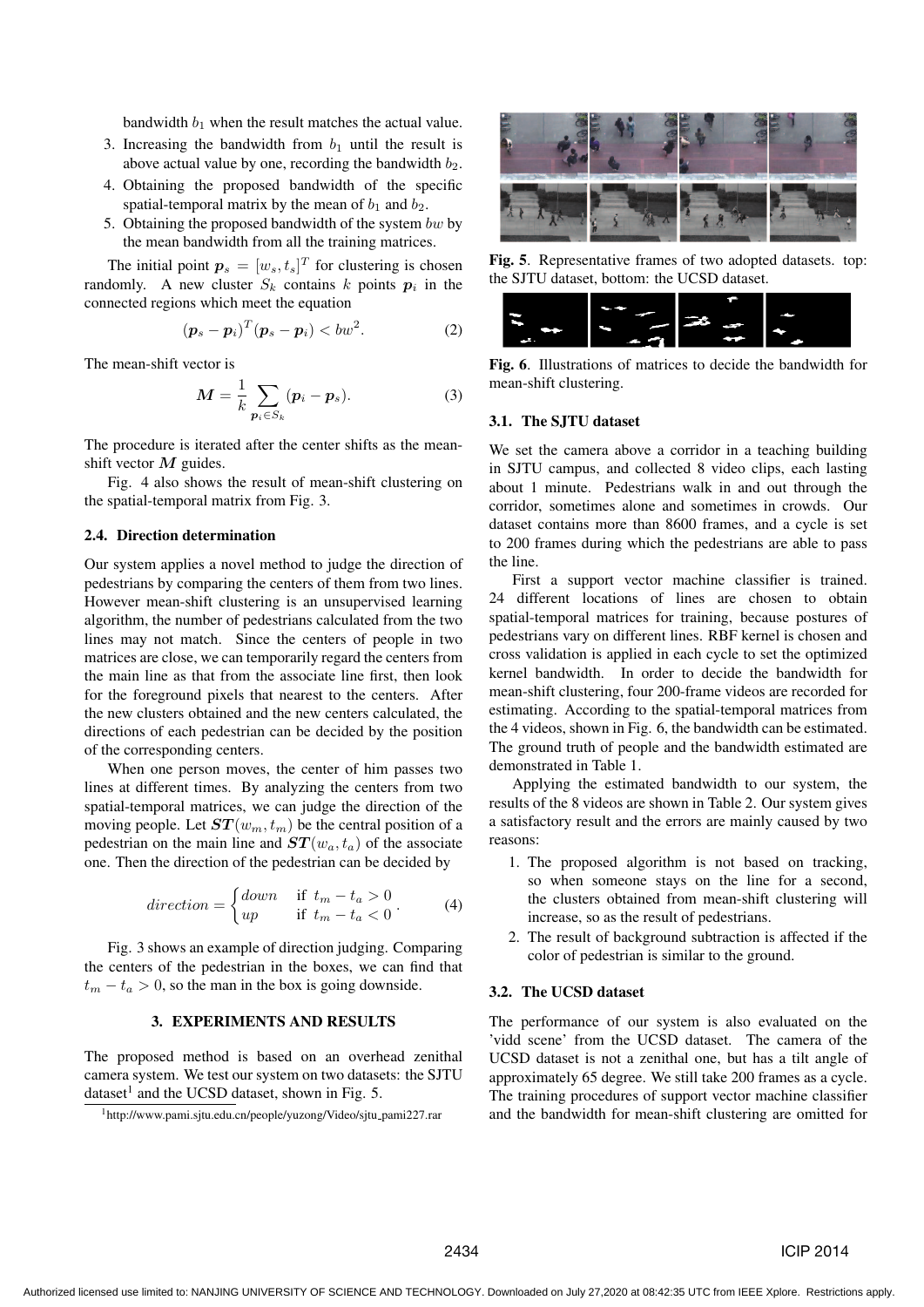

Fig. 7. Performance of our system. The solid lines represent the left direction while the dash lines represent the right direction.

| Period         |    | $\mathcal{L}$ | 3    |      | Mean |
|----------------|----|---------------|------|------|------|
| # of Pede.     |    | g             | 10   | 3    | N/A  |
| b <sub>1</sub> | 16 | 20            | 15   | 14   | N/A  |
| $b_2$          | 22 | 25            | 16   | 29   | N/A  |
| bw             | 19 | 22.5          | 15.5 | 21.5 | 19.6 |

| Video<br>No. | #of<br>up | #of<br>down | up | down | err<br>up | err<br>down | err<br>total |
|--------------|-----------|-------------|----|------|-----------|-------------|--------------|
|              | 15        | 3           | 15 | 3    | 0         |             |              |
| 2            | 12        |             | 13 | 8    | $+1$      | $+1$        | $+2$         |
| 3            | 16        | 11          | 16 | 12   | $\theta$  | $+1$        | $+1$         |
| 4            | 28        | 8           | 29 |      | $+1$      | $-1$        | $\theta$     |
| 5            | 37        | 11          | 35 | 11   | $-2$      | 0           | $-2$         |
| 6            | 16        |             | 17 | 9    | $+1$      | $+2$        | $+3$         |
|              | 13        | 10          | 13 | 10   | 0         | 0           | $\theta$     |
| 8            | 8         | 5           | 11 | 5    | $+3$      | 0           | +3           |

Table 1. Procedure to estimate the bandwidth.

Table 2. Result of the SJTU dataset. The second and third columns are the actual number of pedestrians up and down. The fourth and fifth columns are the result of our system. We show three kinds of errors in the last three columns.

brevity. Fig. 7 compares the performances of the tracking based counting [1] and the proposed algorithm.

By comparing the performance of our system with the ground truth, we conclude that the accuracy of our system is acceptable. The errors mainly come from occlusions and large moving objects such as bikes and cars.

| Task | Feature<br>Extraction | <b>SVM</b> | Mean-shift Direction<br>Clustering Judging |       | Total |
|------|-----------------------|------------|--------------------------------------------|-------|-------|
| Cost | 0.15s                 | 3.66s      | 0.01s                                      | 0.22s | 4.04s |

|      | Extraction |       | Clustering Judging |       |       |
|------|------------|-------|--------------------|-------|-------|
| Cost | 0.15s      | 3.66s | 0.01s              | 0.22s | 4.04s |
|      |            |       |                    |       |       |

|  | Table 3. Processing time of each step. |  |  |  |
|--|----------------------------------------|--|--|--|
|--|----------------------------------------|--|--|--|

Related works test their algorithms on their own videos [1, 2, 6, 12] which are not available for us. We compare the accuracy of the proposed method on our datasets, which has a similar scene with theirs. In the scene with the tilt angle of 90 degree, the mean accuracy of our system is 96.20%, compared with the accuracy of 95% [1] and 95.45% [2]. At the degree of 65, our system achieves 95.48%, while [6] has the accuracy of 83.87% to 90.48% with the similar tilt angle.

Our algorithm is implemented in Matlab and tested on a machine with Pentium dual core 3.20GHz, 2G memory. Table 3 shows the processing time of each step. The frame rate of the test video is 18fps, so the cycle is 11.11 seconds, which is much longer than 4.04 seconds. The counting procedure can be completed before the next cycle of spatial-temporal matrix is obtained, so our system can operate in real-time.

## 4. DISCUSSIONS AND CONCLUSIONS

A novel spatial-temporal matrix is proposed to record the locations and time of passing pedestrians. With 10 features extracted containing the basic information of each connected region of foreground, it is fast to classify the connected regions. The direction of pedestrians is determined by the centers of pedestrians from the associate line. The proposed method only processes the data from two lines in the video, so all the steps can be conducted in one cycle and the system can operate in real-time.